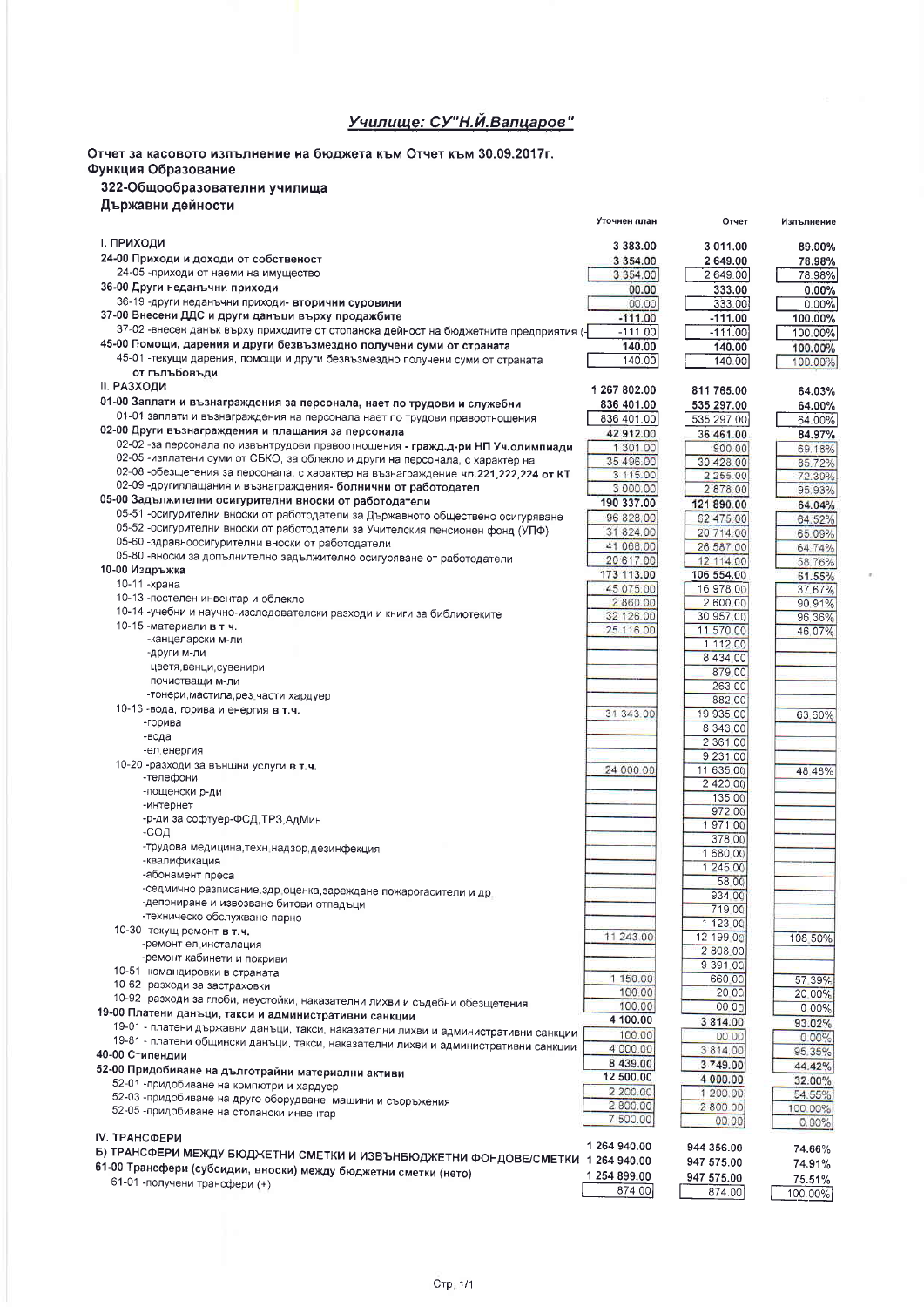| 61-09 - вътрешни трансфери в системата на първостепенния разпоредител (+/-) - трябва<br>63-00 Трансфери (субсидии, вноски) между извънбюджетни сметки/фондове (нето)<br>63-01 - получени трансфери (+)<br>В) ВРЕМЕННИ БЕЗЛИХВЕНИ ЗАЕМИ МЕЖДУ ЦЕНТРАЛНИЯ БЮДЖЕТ, БЮДЖЕТНИ<br>76-00 Временни безлихвени заеми между бюджетни и извънбюджетни сметки<br>-за проект Твоят час<br>V. Операции с финансови активи и пасиви<br>88-00 Временно съхранявани средства и средства на разпореждане - нето (+/-)<br>88-03 -събрани средства и извършени плащания от/за сметки за средствата от ЕС<br>95-00 Депозити и средства по сметки - нето (+/-) (този параграф се използва и за<br>95-07 -наличност в левове по сметки в края на периода (-)<br>95-11 -наличност в касата в левове в края на периода (-) | 1 254 0 25.00<br>10 041.00<br>10 041.00<br>00.00<br>00.00<br>$-125.00$<br>$-125.00$<br>$-125.00$<br>00.00<br>00.00<br>00.00 | 946 701.00<br>00.00<br>00.00<br>$-3219.00$<br>$-3219.00$<br>-134 993.00<br>125.00<br>125.00<br>-135 118.00<br>$-135099.00$<br>$-19.00$ | 75.49%<br>0.00%<br>0.00%<br>0.00%<br>0.00%<br>$-100.00\%$<br>$-100.00\%$<br>0.00%<br>$0.00\%$<br>$0.00\%$ |
|---------------------------------------------------------------------------------------------------------------------------------------------------------------------------------------------------------------------------------------------------------------------------------------------------------------------------------------------------------------------------------------------------------------------------------------------------------------------------------------------------------------------------------------------------------------------------------------------------------------------------------------------------------------------------------------------------------------------------------------------------------------------------------------------------|-----------------------------------------------------------------------------------------------------------------------------|----------------------------------------------------------------------------------------------------------------------------------------|-----------------------------------------------------------------------------------------------------------|
| НАТУРАЛНИ ПОКАЗАТЕЛИ<br>01-00 ЧИСЛЕНОСТ НА ПЕРСОНАЛА (вкл.и числ.на мин.р.з.) В Т.Ч.:<br>01-01 - ПЕДАГОГИЧЕСКИ ПЕРСОНАЛ<br>01-02 - НЕПЕДАГОГИЧЕСКИ ПЕРСОНАЛ<br>03-00 БРОЙ УЧЕНИЦИ<br>03-01 А) УЧЕНИЦИ В ОБЩООБРАЗОВАТЕЛНИ У-ЩА<br>03-06 Е) УЧЕНИЦИ В самостоятелна форма<br>07-00 ОБЩ БРОЙ СТИПЕНДИАНТИ, В Т.Ч.:<br>07-01 НА УЧЕНИЦИ ИНВАЛИДИ И НА УЧЕНИЦИ БЕЗ РОДИТЕЛИ ИЛИ С ЕДИН<br>07-02 СОЦИАЛНИ СТИПЕНДИИ<br>07-03 ЗА ОТЛИЧЕН УСПЕХ                                                                                                                                                                                                                                                                                                                                                          | 69.00<br>58.00<br>11.00<br>574.00<br>559.00<br>15.00<br>34.00<br>04.00<br>06.00<br>24.00                                    | 67.00<br>57.00<br>10.00<br>598.00<br>592.00<br>06.00<br>27.00<br>05.00<br>04.00<br>18.00                                               |                                                                                                           |
| Местни дейности                                                                                                                                                                                                                                                                                                                                                                                                                                                                                                                                                                                                                                                                                                                                                                                   | УП                                                                                                                          | Отчет                                                                                                                                  | Изпълнение                                                                                                |
| <b>II. РАЗХОДИ</b><br>40-00 Стипендии - даровити деца                                                                                                                                                                                                                                                                                                                                                                                                                                                                                                                                                                                                                                                                                                                                             | 130.00<br>130.00                                                                                                            | 130.00<br>130.00                                                                                                                       | 100.00%<br>100.00%                                                                                        |
| IV. TPAHCФЕРИ<br>Б) ТРАНСФЕРИ МЕЖДУ БЮДЖЕТНИ СМЕТКИ И ИЗВЪНБЮДЖЕТНИ ФОНДОВЕ/СМЕТКИ<br>61-00 Трансфери (субсидии, вноски) между бюджетни сметки (нето)<br>61-09 -вътрешни трансфери в системата на първостепенния разпоредител (+/-) - трябва                                                                                                                                                                                                                                                                                                                                                                                                                                                                                                                                                      | 130.00<br>130.00<br>130.00<br>130.00                                                                                        | 130.00<br>130.00<br>130.00<br>130.00                                                                                                   | 100.00%<br>100.00%<br>100.00%<br>100.00%                                                                  |
|                                                                                                                                                                                                                                                                                                                                                                                                                                                                                                                                                                                                                                                                                                                                                                                                   |                                                                                                                             |                                                                                                                                        |                                                                                                           |
| 338-Ресурсно подпомагане                                                                                                                                                                                                                                                                                                                                                                                                                                                                                                                                                                                                                                                                                                                                                                          |                                                                                                                             |                                                                                                                                        |                                                                                                           |
| Държавни дейности                                                                                                                                                                                                                                                                                                                                                                                                                                                                                                                                                                                                                                                                                                                                                                                 | УΠ                                                                                                                          | Отчет                                                                                                                                  | Изпълнение                                                                                                |
| ІІ. РАЗХОДИ<br>10-00 Издръжка<br>10-15 -материали<br>10-30 - текущ ремонт                                                                                                                                                                                                                                                                                                                                                                                                                                                                                                                                                                                                                                                                                                                         | 12 132.00<br>12 132.00<br>7432.00<br>4 700.00                                                                               | 00.00<br>00.00<br>00.00<br>00.00                                                                                                       | $0.00\%$<br>$0.00\%$<br>0.00%<br>0.00%                                                                    |
| <b>IV. TPAHCФEPИ</b><br>Б) ТРАНСФЕРИ МЕЖДУ БЮДЖЕТНИ СМЕТКИ И ИЗВЪНБЮДЖЕТНИ ФОНДОВЕ/СМЕТКИ<br>61-00 Трансфери (субсидии, вноски) между бюджетни сметки (нето)<br>61-09 -вътрешни трансфери в системата на първостепенния разпоредител (+/-) - трябва                                                                                                                                                                                                                                                                                                                                                                                                                                                                                                                                               | 11 736.00<br>11 736.00<br>11736.00<br>11 736.00                                                                             | 00.00<br>00.00<br>00.00<br>00.00                                                                                                       | $0.00\%$<br>0.00%<br>0.00%<br>0.00%                                                                       |
| НАТУРАЛНИ ПОКАЗАТЕЛИ<br>06-00 БРОЙ УЧЕНИЦИ НА РЕСУРСНО ПОДПОМАГАНЕ                                                                                                                                                                                                                                                                                                                                                                                                                                                                                                                                                                                                                                                                                                                                | 36.00                                                                                                                       | 32.00                                                                                                                                  |                                                                                                           |
| 389-Други дейности по образованието - Автобус<br>Държавни дейности                                                                                                                                                                                                                                                                                                                                                                                                                                                                                                                                                                                                                                                                                                                                |                                                                                                                             |                                                                                                                                        |                                                                                                           |
| ІІ. РАЗХОДИ                                                                                                                                                                                                                                                                                                                                                                                                                                                                                                                                                                                                                                                                                                                                                                                       | УП<br>27 936.00                                                                                                             | Отчет<br>23 545.00                                                                                                                     | Изпълнение<br>84.28%                                                                                      |